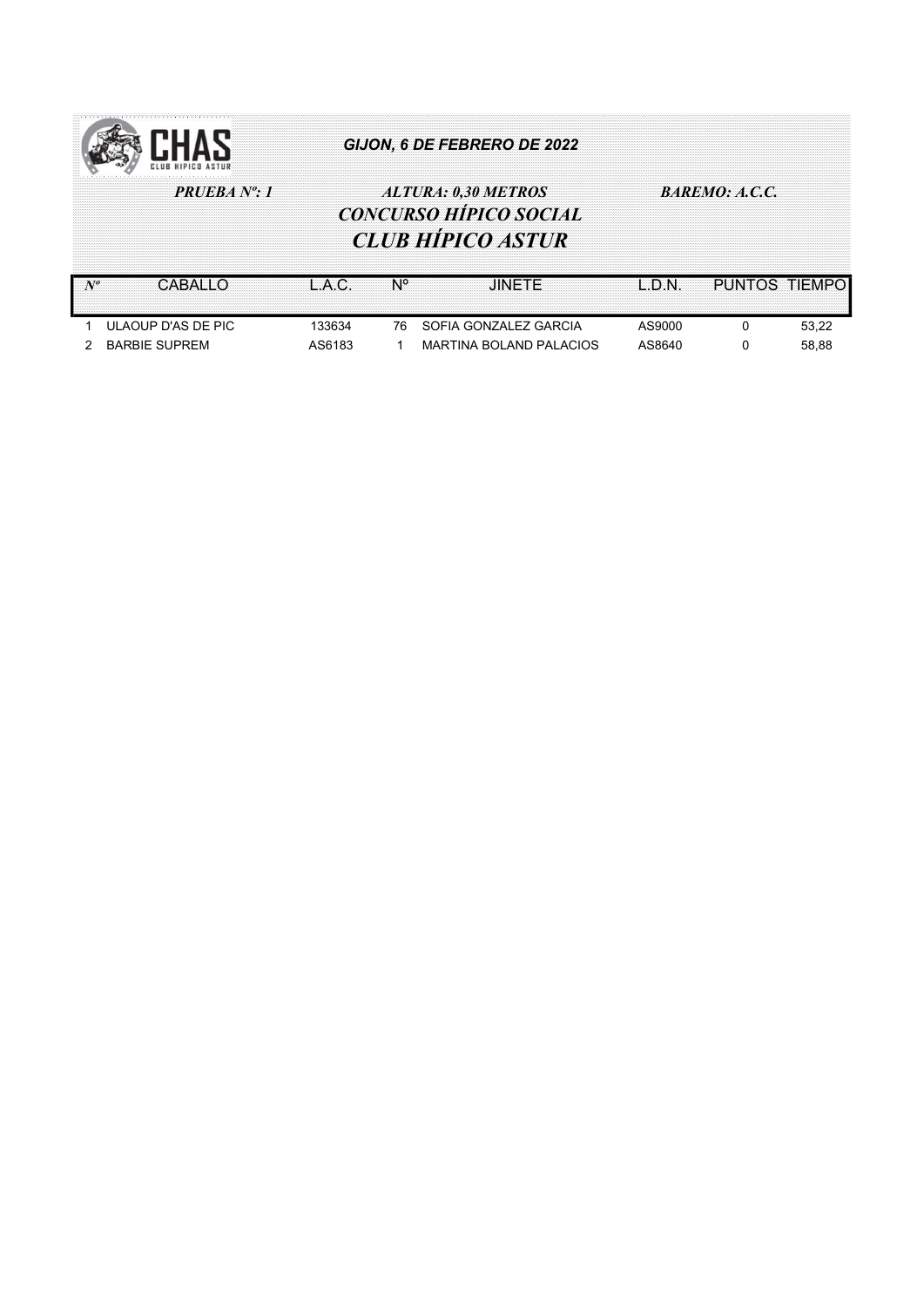

# PRUEBA Nº: 2  $ALTURA: 0,50 METROS$  BAREMO: A.C.C. CONCURSO HÍPICO SOCIAL CLUB HÍPICO ASTUR

| $N^o$ | CABALLO              | L.A.C. | N°            | <b>JINETE</b>                  | L.D.N. | PUNTOS TIEMPO |        |
|-------|----------------------|--------|---------------|--------------------------------|--------|---------------|--------|
|       |                      |        |               |                                |        |               |        |
|       | <b>BLANQUITA</b>     | 110048 | 3             | IARA MUÑIZ LOPEZ               | 238167 | 0             | 57,02  |
| 2     | <b>STARKY</b>        | AS6205 |               | LOLA GONZALEZ GARCIA           | AS9006 | 0             | 57,17  |
| 3     | <b>STARKY</b>        | AS6205 | 9             | MARTINA ARTIME GUTIERREZ       | AS9605 | 0             | 64,18  |
| 4     | <b>BARBIE SUPREM</b> | AS6183 | 10            | <b>MARTINA BOLAND PALACIOS</b> | AS8640 | 0             | 84.30  |
| 5     | <b>RAYO</b>          | AS3715 | 8             | LUCAS LLANEZA BERDASCO         | AS9327 | 3             | 92,25  |
| 6.    | DANA DE ORVIZ        | 0      | 5             | <b>IGOR MAESTRE ARMADA</b>     | 37766  | 4             | 84,95  |
|       | <b>MARON</b>         | 0      | $\mathcal{P}$ | <b>GRACIELA PANDO GARCIA</b>   | AS8547 | 8             | 78,25  |
| 8     | COOPER DC            | 150449 | 4             | <b>IGOR MAESTRA ARMADA</b>     | 37766  | 8             | 87,27  |
| 9     | <b>RAYO</b>          | AS3715 | 6             | IRENE MARTÍNEZ PÉREZ           | AS9202 | 12            | 101,27 |
|       | <b>RAYO</b>          | AS3715 | 11            | SOFIA VALDERRAMA TANASESCU     | AS8906 | <b>NP</b>     |        |
|       | ULAOUP D'AS DE PIC   | 133634 | 77            | SOFIA GONZALEZ GARCIA          | AS9000 | <b>NP</b>     |        |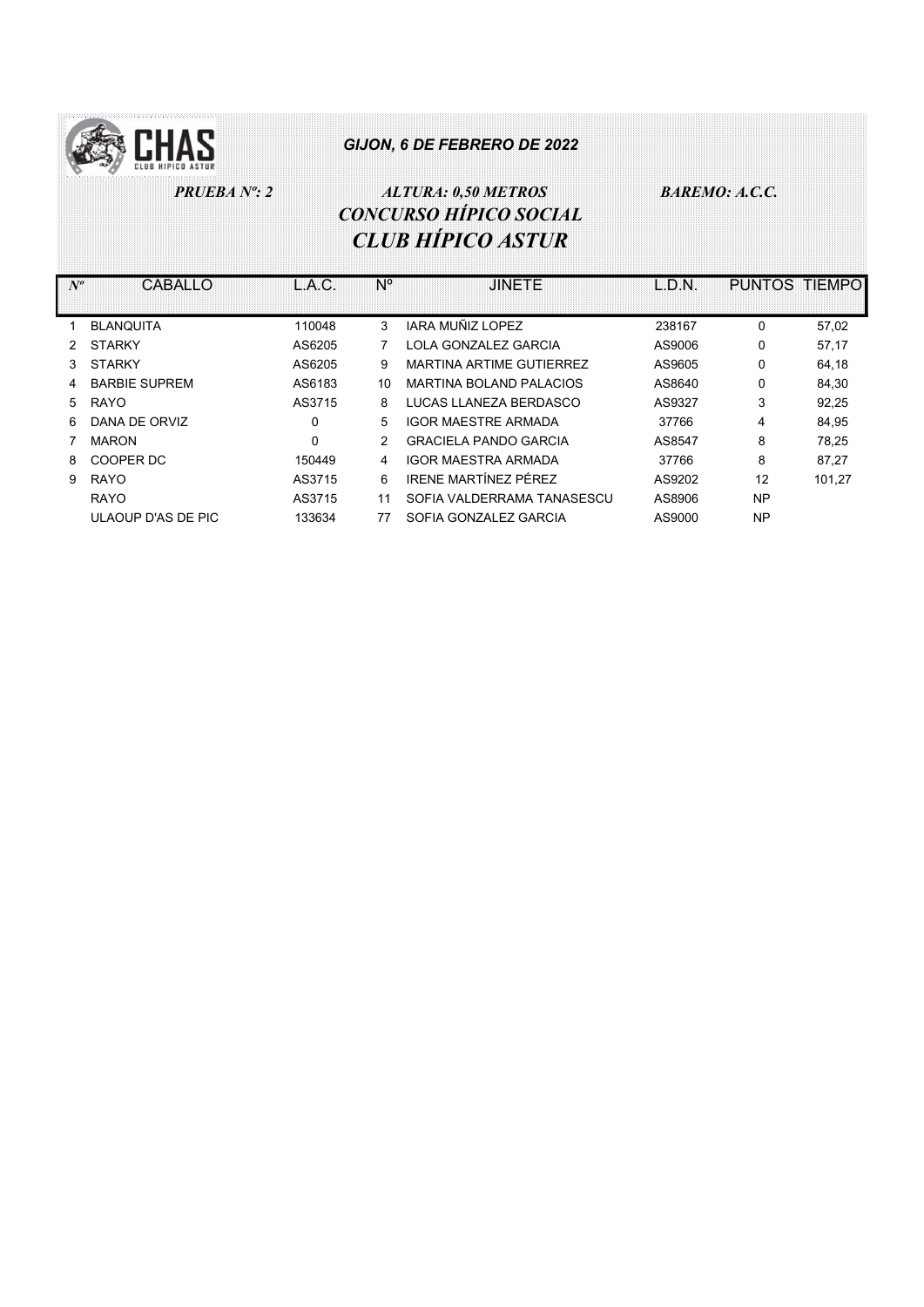

 PRUEBA Nº: 3 ALTURA: 0,70 METROS BAREMO: A.C.C. CONCURSO HÍPICO SOCIAL CLUB HÍPICO ASTUR

| $N^o$ | CABALLO                   | L.A.C.   | $N^{\circ}$ | <b>JINETE</b>                         | L.D.N. | <b>PUNTOS TIEMPO</b> |       |
|-------|---------------------------|----------|-------------|---------------------------------------|--------|----------------------|-------|
|       |                           |          |             |                                       |        |                      |       |
|       | CALYPSO                   | 147706   | 18          | LETIZIA GARCÍA MARIA DE LA CONCEPCIÓN | 273947 | $\Omega$             | 57,25 |
| 2     | <b>DIANE</b>              | AS4958   | 20          | SOFIA DOMINGUEZ-GIL DÍAZ              | AS6160 | 0                    | 61,09 |
| 3     | <b>VEGA ASTUR</b>         | AS4914   | 80          | AITANA MOLINA PALACIO                 | AS7562 | 0                    | 64,57 |
| 4     | <b>BRENDA</b>             | AS4915   | 17          | LEA MONTERRUBIO DUBOIS                | AS7716 | 0                    | 69.20 |
| 5.    | AGANIX BLUE VAN DE EIJKHO | $\Omega$ | 14          | <b>IGOR MAESTRE ARMADA</b>            | 37766  | 0                    | 73.77 |
| 6     | RATINA C                  | 106411   | 15          | <b>JUAN RODRIGUEZ FERNANDEZ</b>       | 6297   | 0                    | 74,34 |
|       | <b>MURPHY</b>             | 0        | 19          | PAULA RIESGO BARREDO                  | AS5525 | 4                    | 68.74 |
| 8     | EMERGO 111 ST Z           | 150562   | 13          | IGNACIO GARCIA GARRIDO                | 231302 | 4                    | 73.01 |
| 9.    | <b>BLANQUITA</b>          | 110048   | 12          | IARA MUÑIZ LOPEZ                      | 238167 | 4                    | 78.06 |
| 10    | <b>MARON</b>              | $\Omega$ | 16          | LAURA ALVAREZ FERNANDEZ               | AS5056 | 12                   | 64,25 |
|       | <b>LIMONERO</b>           | AS4692   | 81          | SAMUEL MARTINEZ DIAZ                  | AS5523 | <b>ELIMINADO</b>     |       |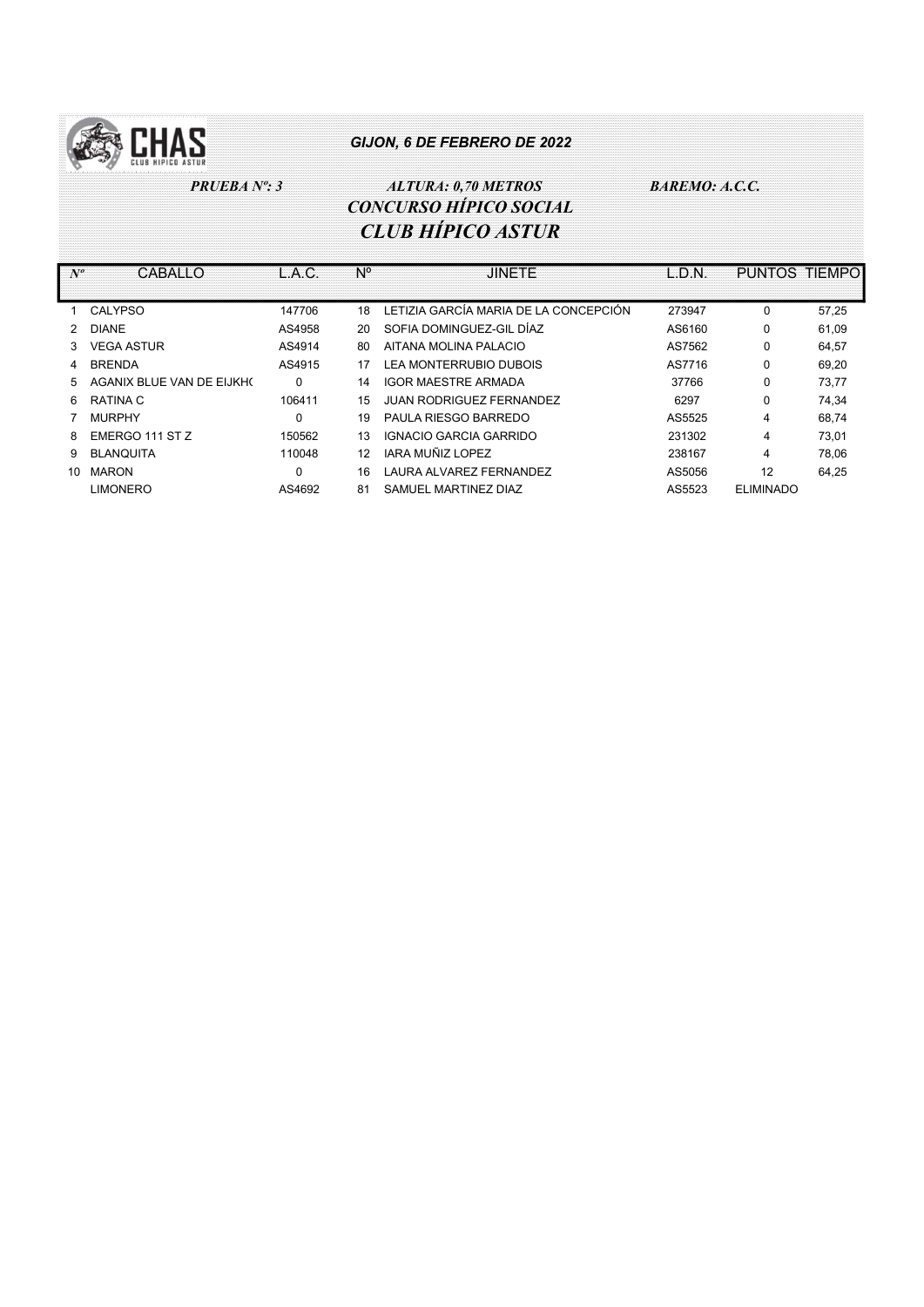

# PRUEBA Nº: 4  $ALTURA: 0,90 METROS$  BAREMO: A.C.C. CONCURSO HÍPICO SOCIAL CLUB HÍPICO ASTUR

|                     | CARALLO           |        |     | .IINFTF                         | I D.N. | PUNTOS TIEMPO |       |
|---------------------|-------------------|--------|-----|---------------------------------|--------|---------------|-------|
|                     | CAIRO             | 86522  |     | ALICIA SUAREZ FERNANDEZ         | 209564 |               | 71.61 |
| $\mathcal{P} \quad$ | <b>VEGA ASTUR</b> | AS4914 | 80  | AITANA MOLINA PALACIO           | AS7562 | 4             | 68.86 |
|                     | BALOUNITA         | 140416 | 22. | JOSE MANUEL BANGO ALVAREZ       | 5873   |               | 69.35 |
|                     | RATINA C          | 106411 | 15  | <b>JUAN RODRIGUEZ FERNANDEZ</b> | 6297   |               | 80.89 |
| 5.                  | DOLLAR MARQ       | AS4709 | 23  | <b>JUAN PALAT AMIGO</b>         | AS8274 |               | 89.98 |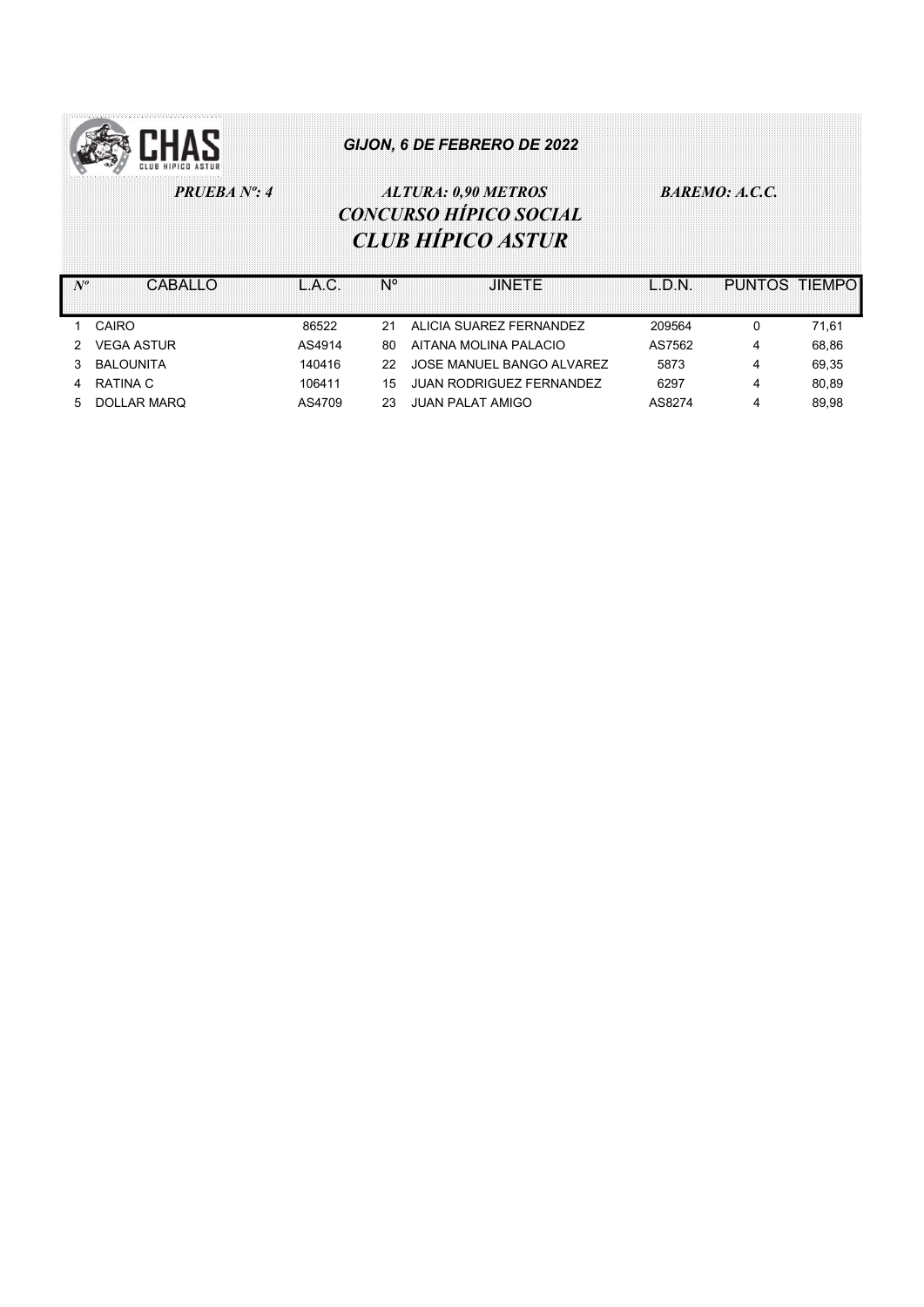

## PRUEBA Nº: 5 ALTURA: 1,00 METRO BAREMO: A.C.C. CONCURSO HÍPICO SOCIAL CLUB HÍPICO ASTUR

Nº CABALLO L.A.C. Nº JINETE L.D.N. PUNTOS TIEMPO 1 CALIFA SQ 86149 35 MICAELA ALVAREZ GUTIERREZ 256359 0 60,01 2 WUNDER D 144291 38 VIRGINIA OUZANDE NOVOA 164216 0 60,68 3 PERCY JACKSON AC TWH 138657 37 RAQUEL GUTIERREZ GARCIA 207661 0 61,13 4 D'ONE AS4597 24 ANA PALACIOS LOPEZ 6062 0 61,44 5 ELLIOTT AS6140 72 MARIA GARCÍA PRIDA 42170 0 61,89 6 CHICAGO VAN DE BLEUKHOI 150112 30 IGOR MAESTRE ARMADA 37766 0 70,53 7 DIMENA DC 122512 34 MARCOS DIAZ RODRIGUEZ 2086 0 76,94 8 ZERO ZERO BK AS4473 36 PAULA ARGÜELLES GUARDADO AS4020 81,38 9 SERENDIPITY IE VS8433 26 CARMEN ALONSO SANZ 42624 4 70,08 10 MISS FIO 133311 27 ELENA ALVAREZ LASO 237096 4 70,65 11 ELKANN D'HAUTEVILLE 144732 32 INÉS ALONSO FERNÁNDEZ 247998 4 71,43 12 ISIS 130245 75 EDUARDO GONZALEZ GARCIA 242214 4 72,37 13 ICARO DEL SOL AS3859 31 IGOR MAESTRE ARMADA 37766 4 78,41 14 SALINERA JB 141177 74 ELENA P. FONDEVILA MARTINO 221889 8 75,86 15 QUERQUS DE OLID 126335 29 ELSA VALLEJO JORRIN AS7563 ELIMINADO 16 QILESBAU DE CAPPEL AS6005 33 LAURA FERNANDEZ FERNANDEZ AS7705 ELIMINADO 17 DINA DE LA PINADA 125777 25 CARLOTA MENENDEZ GONZALEZ 147846 ELIMINADO FP ISIS 130245 75 EDUARDO GONZALEZ GARCIA 242214 0 69,20

FP DINA DE LA PINADA 125777 25 CARLOTA MENENDEZ GONZALEZ 147846 4 66,76

ELLIOTT AS6140 73 CARLA PIÑERA LLERA AS4627 NP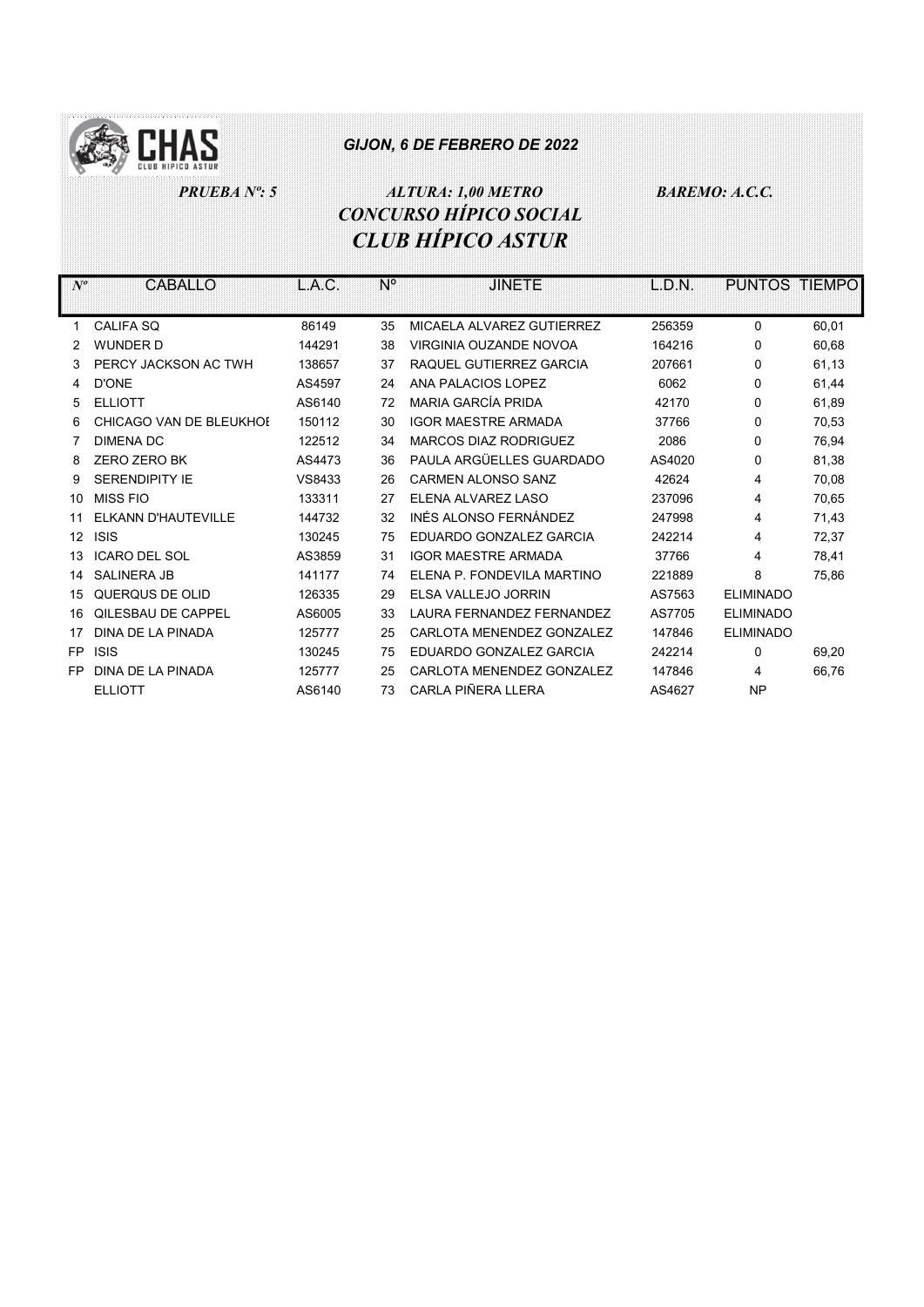

PRUEBA Nº: 6 ALTURA: 1,10 METROS BAREMO: A.C.C. CONCURSO HÍPICO SOCIAL CLUB HÍPICO ASTUR

| $N^o$ | CABALLO                 | L.A.C. | N° | <b>JINETE</b>                 | L.D.N. | PUNTOS TIEMPO    |       |
|-------|-------------------------|--------|----|-------------------------------|--------|------------------|-------|
|       |                         |        |    |                               |        |                  |       |
| 1     | <b>CADETE CEM</b>       | 137187 | 51 | PAOLA ALEA CABALLERO          | 221137 | 0                | 59,13 |
|       | <b>GALICE CONDEENNE</b> | 142519 | 49 | MARIA LUISA SANCHEZ ARGÜELLES | 12242  | 0                | 66,95 |
| 3     | NORAH JONES JGF         | 131369 | 45 | <b>IRAIDA GONZALEZ SUAREZ</b> | 42313  | $\Omega$         | 68,37 |
| 4     | <b>CHAMPAGNE JGF</b>    | 145050 | 39 | BEATRIZ SUAREZ GONZALEZ       | 6270   | 0                | 69,96 |
| 5     | <b>GOLDILOCKS DB</b>    | 141402 | 42 | FIDEL DAVILA GARCÍA           | 13671  | 0                | 71,67 |
| 6     | <b>CITARA AZ</b>        | 113178 | 50 | MATIAS HÖFFR ZAPATA           | 258654 | 0                | 72,60 |
|       | LAVIANA                 | 145175 | 43 | <b>IGOR MAESTRE ARMADA</b>    | 37766  | $\Omega$         | 72,75 |
| 8     | <b>AGR TOUCH ME</b>     | 145864 | 41 | DIEGO FERNANDEZ RODRIGUEZ     | 222962 | 0                | 74,62 |
| 9     | <b>DIMENA DC</b>        | 122512 | 34 | MARCOS DIAZ RODRIGUEZ         | 2086   | 0                | 74,82 |
| 10    | CALIFA SO               | 86149  | 35 | MICAELA ALVAREZ GUTIERREZ     | 256359 | 4                | 59,19 |
| 11    | <b>WUNDER D</b>         | 144291 | 53 | VIRGINIA OUZANDE NOVOA        | 164216 | 4                | 59,62 |
| 12    | PEYGAN MINE             | 142861 | 48 | MARIA JOSE MARINAS SANCHEZ    | 111421 | 4                | 61,55 |
| 13    | <b>GALA</b>             | 121723 | 46 | JOSE MANUEL BANGO ALVAREZ     | 5873   | 4                | 64,25 |
| 14    | <b>FOUCHKO DU LYS</b>   | 141855 | 40 | CARLOS MUÑIZ GONZALEZ         | 18872  | 4                | 71,62 |
| 15    | <b>NATUREL Z</b>        | 143278 | 47 | <b>MARIA CANGA GONZALEZ</b>   | 805    | 4                | 73,26 |
| 16    | PERCY JACKSON AC TWH    | 138657 | 52 | RAQUEL GUTIERREZ GARCIA       | 207661 | 8                | 58,89 |
| 17    | DIABOLO DU GUE          | 150561 | 79 | ALEJANDRA QUIJADA MARIÑO      | 149210 | 8                | 84,03 |
|       | ELKANN D'HAUTEVILLE     | 144732 | 44 | INÉS ALONSO FERNÁNDEZ         | 247998 | <b>ELIMINADO</b> |       |
|       | <b>HERMES MQ</b>        | 131150 | 84 | NICOLE ESTEBAS LOPEZ          | 158213 | <b>ELIMINADO</b> |       |
| FP    | ELKANN D'HAUTEVILLE     | 144732 | 44 | INÉS ALONSO FERNÁNDEZ         | 247998 | 4                | 73,61 |
| FP    | DINA DE LA PINADA       | 125777 | 25 | CARLOTA MENENDEZ GONZALEZ     | 147846 | <b>ELIMINADO</b> |       |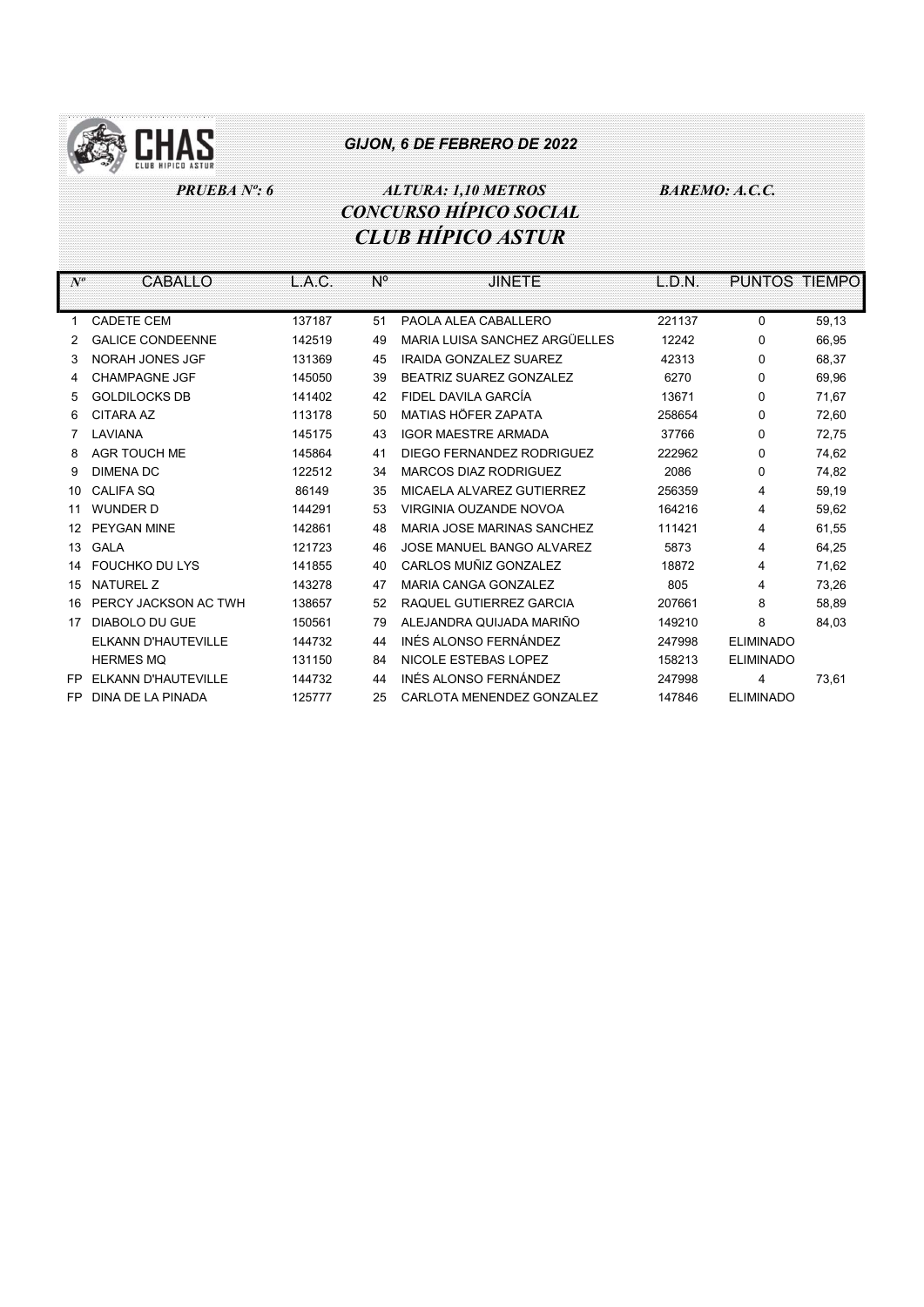

## PRUEBA Nº: 7 ALTURA: 1,20 METROS BAREMO: A.C.C. CONCURSO HÍPICO SOCIAL CLUB HÍPICO ASTUR

| $N^o$ | CABALLO                        | L.A.C. | $N^{\circ}$ | <b>JINETE</b>                  | L.D.N. | <b>PUNTOS</b> | <b>TIEMPO</b> |
|-------|--------------------------------|--------|-------------|--------------------------------|--------|---------------|---------------|
|       |                                |        |             |                                |        |               |               |
|       | <b>CLARIN 7</b>                | 145398 | 60          | JOSEBA ESPINOSA MENENDEZ       | 241787 | $\Omega$      | 66,38         |
| 2     | <b>LUCY MQ</b>                 | 143347 | 87          | JAIME SILVELA CASTAÑON         | 4986   | 0             | 66,39         |
| 3     | CHESTER D.C.                   | 127297 | 55          | ANDREA BERMÚDEZ MONTES         | 58777  | 0             | 70,74         |
| 4     | CARA VITA Z                    | 139214 | 58          | <b>IGOR MAESTRE ARMADA</b>     | 37766  | $\Omega$      | 71,35         |
| 5     | <b>GALICE CONDEENNE</b>        | 142519 | 49          | MARIA LUISA SANCHEZ ARGÜELLES  | 12242  | $\Omega$      | 76,15         |
| 6     | <b>ATENEA MQ</b>               | 143345 | 85          | JAIME SILVELA CASTAÑON         | 4986   | $\Omega$      | 76,41         |
|       | <b>INDEPENDANCE</b>            | 125542 | 71          | <b>MARIO SUAREZ JUNQUERA</b>   | 5810   | 0             | 77,42         |
| 8     | PRETTYGIRL MQ                  | 143346 | 86          | JAIME SILVELA CASTAÑON         | 4986   | 4             | 68,65         |
| 9     | <b>DOUBLE R CARTIER</b>        | 136941 | 59          | <b>IGOR MAESTRE ARMADA</b>     | 37766  | 4             | 68,78         |
| 10    | <b>GOLDILOCKS DB</b>           | 141402 | 42          | FIDEL DAVILA GARCÍA            | 13671  | 4             | 76,66         |
| 11    | <b>HISVINNI VAN TEN BIESEN</b> | 139244 | 78          | SOFIA QUIJADA MARIÑO           | 149209 | 4             | 78,48         |
| 12    | <b>GHORFLI</b>                 | 122206 | 56          | CARMEN ALONSO SANZ             | 42624  | 8             | 69,93         |
| 13    | <b>LAQUINTERO Z</b>            | 128363 | 54          | ALVARO GONZALEZ CALVENTE       | 134360 | 20            | 101,25        |
| 14    | <b>CITARA AZ</b>               | 113178 | 50          | MATIAS HÖFER ZAPATA            | 258654 | 24            | 75,68         |
|       | <b>FIRENZE</b>                 | 150558 | 62          | MONICA HERNANDEZ-ABAD DE ARMAS | 17220  | <b>NP</b>     |               |
|       | <b>CASTER</b>                  | 133349 | 57          | DANIELA HEVIA SANCHEZ          | 133429 | <b>NP</b>     |               |
|       | PEYGAN MINE                    | 142861 | 61          | MARIA JOSE MARINAS SANCHEZ     | 111421 | <b>NP</b>     |               |